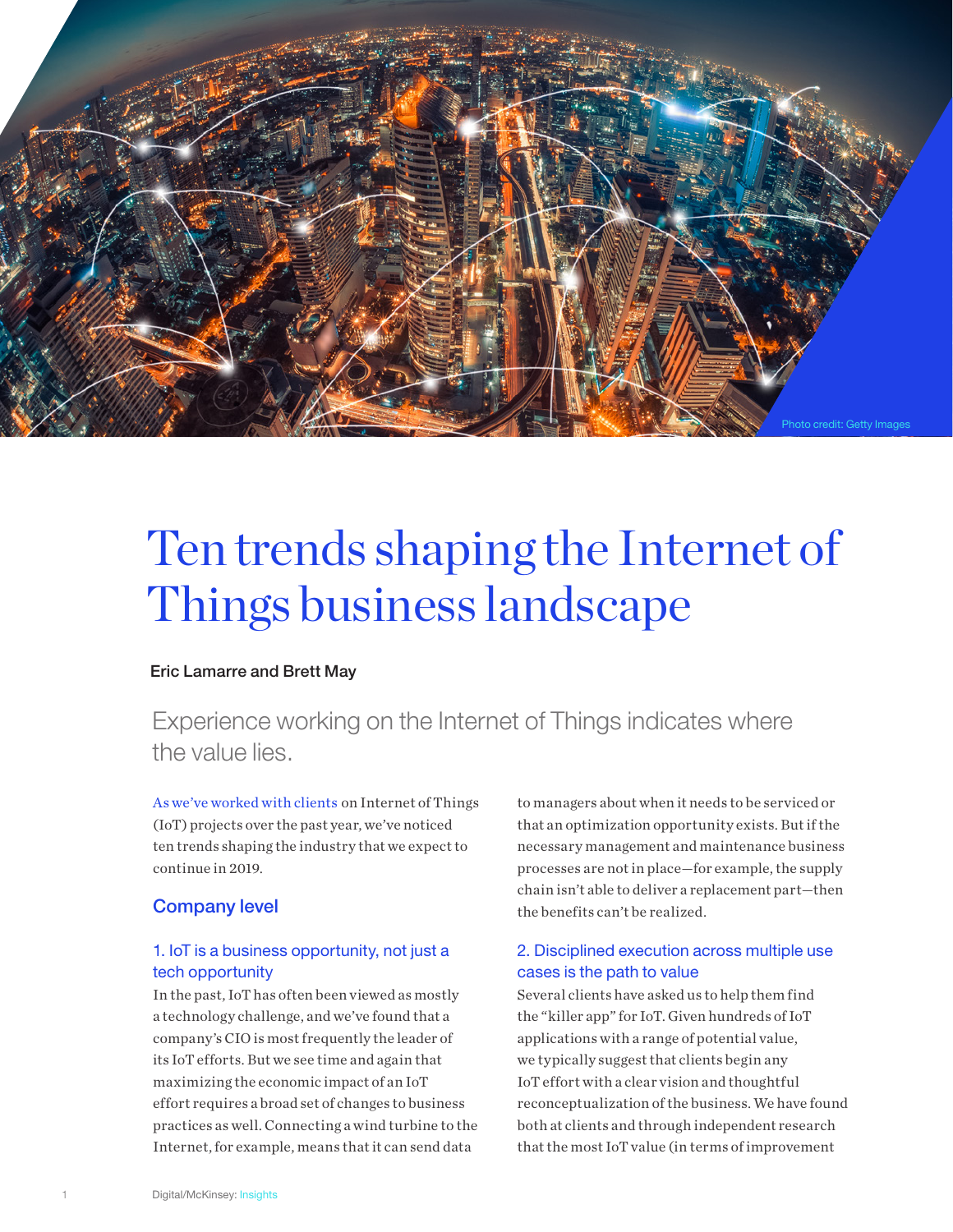to the bottom line) comes from trying multiple use cases, each grounded on a clear business case tied to the strategy, and executing them with discipline, rather than the more common approach where the "sexiest" idea wins. The greatest impact comes from following a learning curve that builds across use cases (Exhibit 1).

# 3. IoT is gradually enabling more subscription business models, but consumers are resistant

"Power by the hour" is a concept that has been around in highly complex, expensive machinery such as aircraft engines for decades. But connected assets of lesser complexity and value can now also

be sold by the hour or year. Instead of a fixed capital cost plus a maintenance fee, manufacturers are increasingly offering "water pump by the hour" or "compressed air by the hour" services, which can be financial win-wins for sellers and buyers. On the household side, while nonconnected lower-value products such as food and toiletries have long been available by subscription, connected higher-value product subscriptions (for example, appliances and computers) have become available but have so far trailed expectations. We believe this is because these assets have a shorter life span compared with industrial assets, leasing can achieve a

#### EXHIBIT 1 **Implementing more IoT use cases correlates with better financial impact.**



**Effect levels out around 30 use cases**  Financial impact vs number of use cases



Note: r<sup>2</sup> is the proportion or percentage of variance explained by a regression.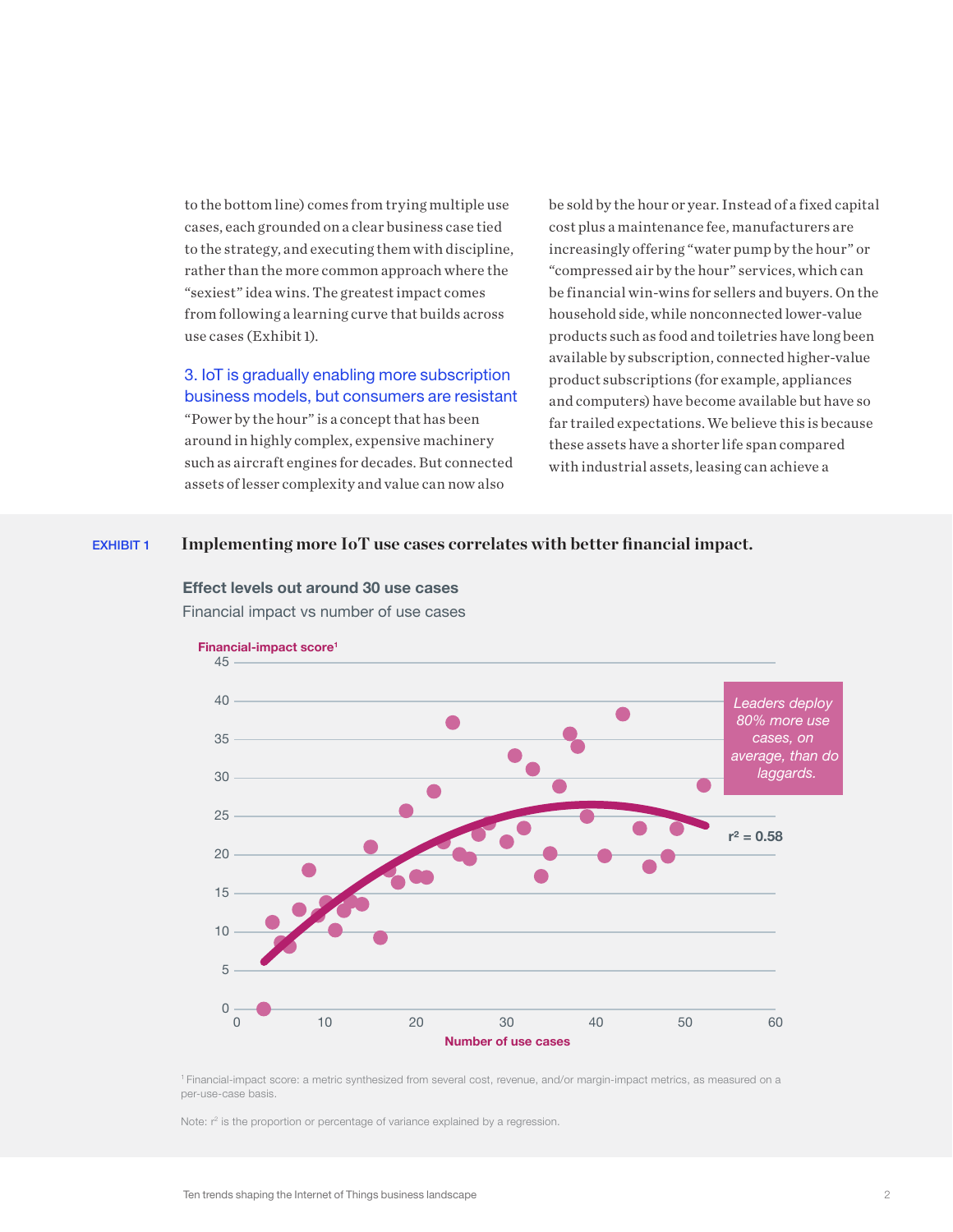similar benefit, and predictive maintenance may be nonexistent, with replacement or warranty still preferred by consumers.

## Market level

#### 4. Favorable winds are blowing in heavy industrial sectors

The "industrial Internet" is real. We see clients gaining meaningful traction in oil and gas, mining, utilities, and agriculture, while impact is developing quickly in advanced industries such as automotive, complex machinery, and discrete manufacturing. Whether connecting products that they manufacture and sell or combining connected products into a more efficient value chain, companies in these heavier industries lead the way in getting value from IoT.

A top ten global energy company has used IoT applications as part of a broader process- and technology-upgrade program to reduce unit production costs by 33 percent over five years. In the last three years, it has saved more than \$9 billion in capital costs. Applying IoT-enabled analytics to drilling-well data has also helped the company increase the yield of mature oil wells.

### 5. Amazon and Google have hit critical mass in connected homes

The connected home has been a commercially available concept for more than 25 years but has always failed to live up to its hype. This is finally changing. Alexa and Google Assistant have achieved critical mass and, despite some security and privacy concerns, are increasingly integrated into how we operate things in our homes. Both are establishing a position as the "control point" for the home, where previous attempts, by comparison, were too expensive, too complicated, and less future-proof. Consumers, especially younger ones, use these

devices to initiate shopping, control entertainment, adjust the thermostat and lighting, and even make coffee. This has significant implications for IoT strategy as manufacturers and retailers position their products and services to integrate with connected homes.

#### 6. Chinese IoT firms are winning locally and starting to gain ground globally

Many Western start-ups and large companies alike want to capture a small piece of the impressively large IoT market opportunity in China. However, at nearly every turn, a credible Chinese company has emerged to compete—for example, BAT (Baidu, Alibaba, Tencent) in native cloud infrastructure as a service (IaaS), Xiaomi in wearables and smartphones, Ayla in connected HVAC and appliances, or Lifesmart or Landing in smart home. The Chinese IoT ecosystem appears to have the inside track regionally, and many Western companies are finding it more challenging than expected. Also, these Chinese IoT firms have global aspirations and are following Chinese industrial companies that are globalizing and also moving into Belt & Road<sup>1</sup> initiative countries.

# Technology and data

#### 7. Conflicts over data access are delaying business impact

For years, it was rarely a senior-level decision to give the data created by a factory or a device to anyone making a reasonable case to see it. But asset owners have become savvy and are increasingly placing restrictions on who is allowed to view and use data coming from their machines. Moreover, many governments have implemented strict data sovereignty and privacy regulations, often for good reasons, but in practice are creating further restrictions and complications. The company owning the data-producing asset, for example, may

1 Belt & Road is an infrastructure-development strategy and program adopted by the Chinese government, focused mainly on Greater Asia, Western Europe, and Eastern Africa.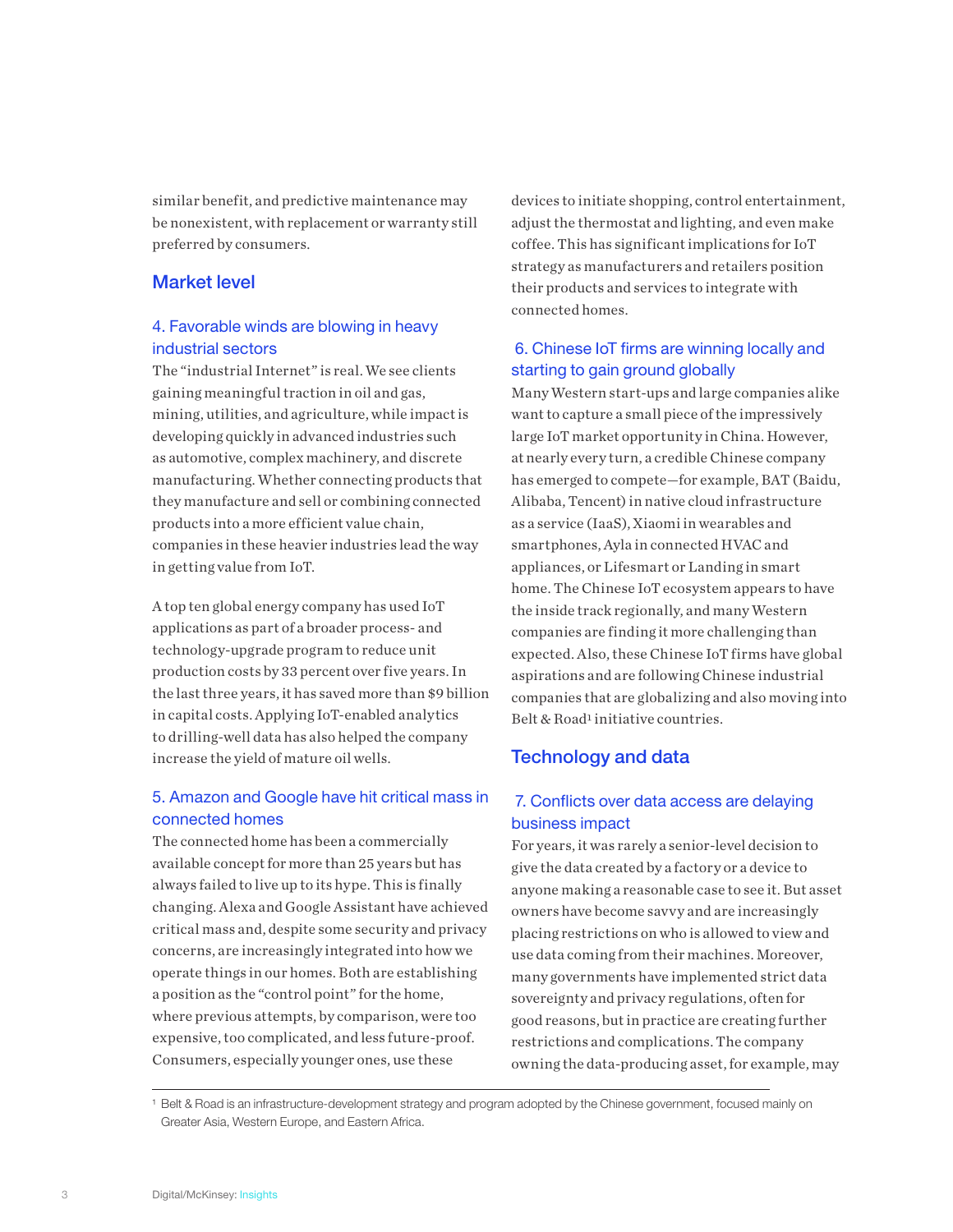not be the company best positioned to leverage the data. Disputes and legal wrangling over data ownership and access can delay value creation. We believe two basic scenarios will emerge: (1) companies will be open to sharing data with OEMs, since this provides more value to the operator than going it alone (for example, aircraft engines); or (2) operators will keep control of data to differentiate performance (for example, mining trucks, where the operating conditions are highly variable).

#### 8. Cost pressures are determining whether the cloud or the 'edge' environment wins out as the IoT host environment

A common assumption among those new to IoT is that data need to be in the cloud or some similar central location in order to be analyzed. Sometimes this is true, but as long as data transmission costs remain high, especially for remote industrial environments, performing some analytics at the "edge"—that is, adjacent to where the data was produced—will become an option. In many

industrial sectors with mobile and/or remote assets (such as oil and gas, aviation, and transportation), shifting some analytics intelligence to the edge may be more cost effective. Autonomous vehicles face a similar challenge; even with better data-transport technologies such as 5G, response times for rapidly moving vehicles may make an edge-based solution more relevant. For the most part, the debate about whether to store data and analytics at the edge or centrally on the cloud hinges on which is decreasing faster: the cost and latency of data transmission or the cost of "smarter" edge equipment. Both are declining in price, but there is still no clarity about which approach will prevail.

#### 9. Cyberattacks are not noticeably derailing existing IoT efforts

Cybersecurity is top of mind for virtually every CXO who is involved in IoT. According to our research and surveys, almost 50 percent admit they have been attacked (and it's likely that a significant number of the others have been as well and haven't

#### % of respondents,  $n = 300$ If attacked, how severe was How confident are you in your security measures? the damage or loss? Confident in 4 security 37 measures 22 10 20 30 40 5034 To your knowledge, have you ever been the target of a cyberattack? Y 29 Target of  $\begin{array}{|c|c|c|c|c|}\n\hline\n&1&1&1&1&1&1\end{array}$ cyberattack Little or no effect High 10 20 30 40 50 Minor Severe & Moderate public

#### EXHIBIT 2 **Cybersecurity remains a concern.**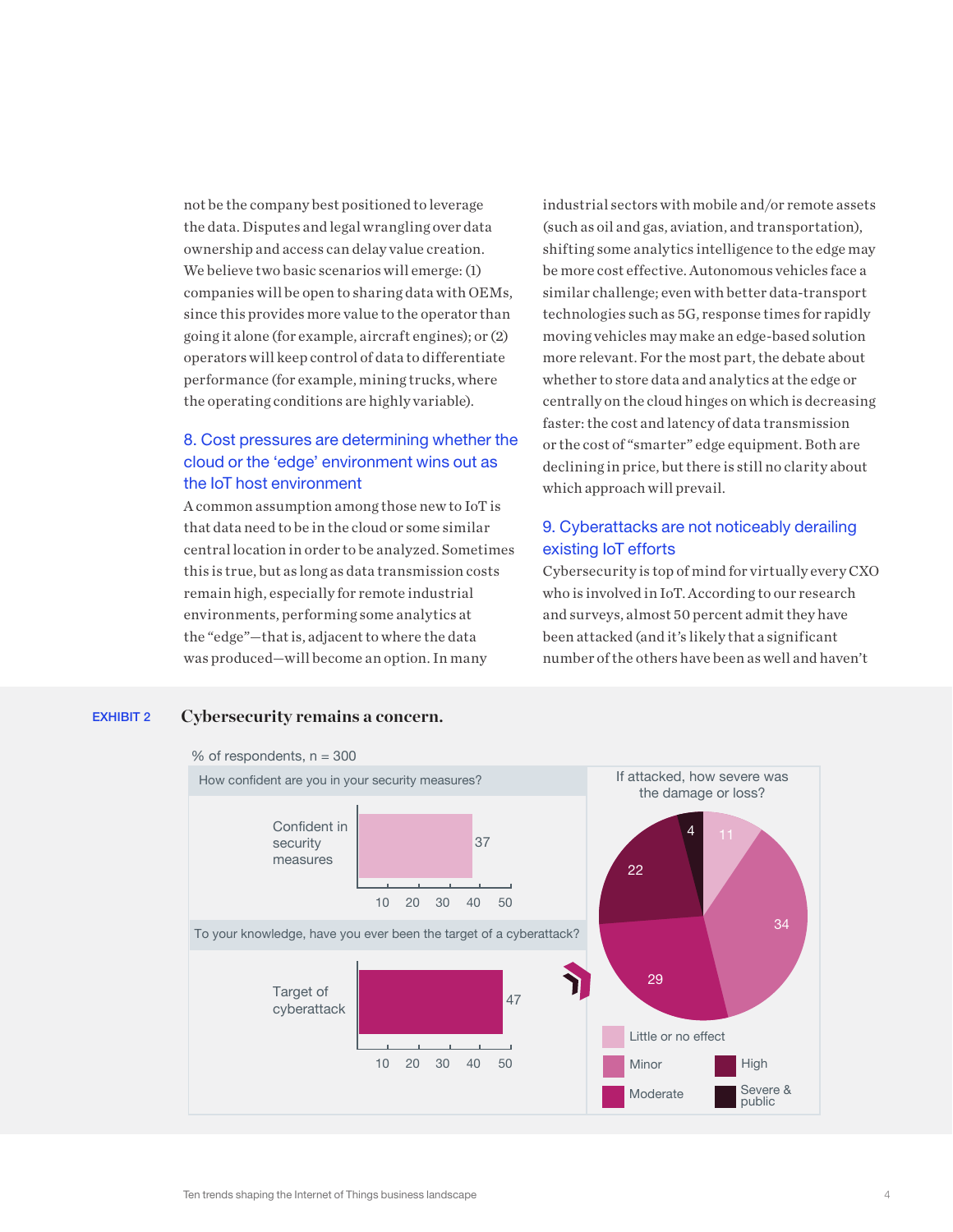yet realized it). Of those who know they've been attacked, more than 25 percent experienced what they call high or severe damage as a result (Exhibit 2). Cybercrime is a persistent risk requiring diligence and care. That said, however, even companies that have been attacked and significantly damaged are for the most part not significantly curtailing their IoT activities. In short, cybersecurity is a big concern, but not a barrier to IoT adoption in most cases. Companies doing IoT at scale view it as a strategic imperative, and while they may change policy and invest more in cybersecurity, they are not ratcheting back IoT activities.

#### 10. Artificial intelligence (AI) has caught on in IoT in the past two years

AI has been around in some form since the 1960s but often has generated more hype than results. While some hype remains, real use cases with valuable results are emerging, particularly around machine

learning (ML), as adoption steadily increases. According to our research, AI and ML are being used in 60 percent of IoT activities. What changed? Three major things have spurred the increase in the use of AI: the convergence of algorithmic advances, data proliferation, and tremendous increases in power and storage capabilities at a lower cost. For AI and ML to scale, production-grade data platforms are needed. Clearly, business leaders expect that to happen, with adoption of AI and ML expected to outpace other technologies (Exhibit 3).

 $\bullet\bullet\bullet$ 

IoT, perhaps the most transformative and compelling application of innovative technologies for businesses and consumers today, remains in the early stages of its revolution. But significant trends are emerging. Those who are able to listen, learn, and adapt are likely to be the winners.

#### EXHIBIT 3 **Emerging technologies such as artificial intelligence and machine learning are expected to gain increased adoption in the next 3–5 years.**